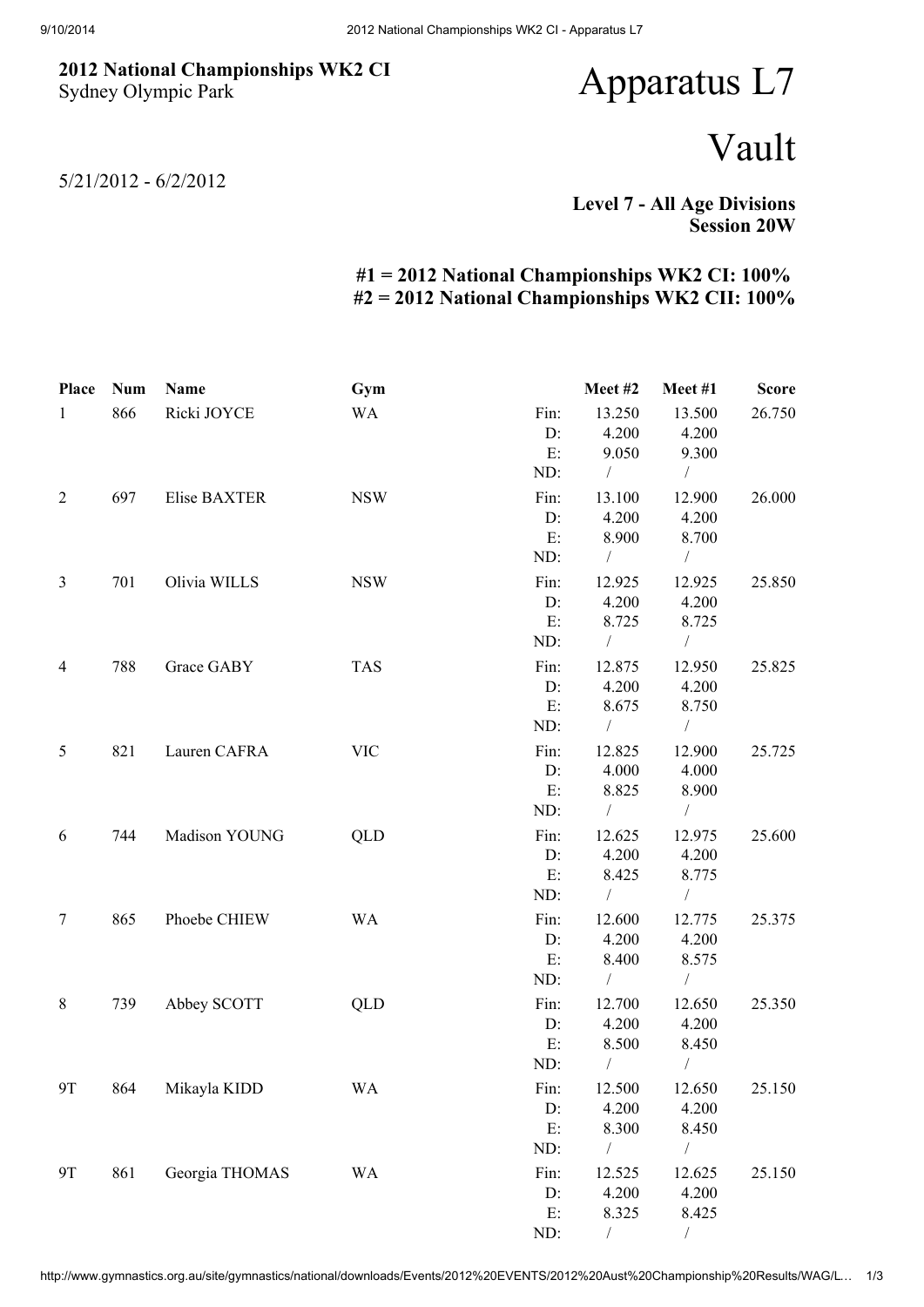| 9/10/2014 |     |                       |            | 2012 National Championships WK2 CI - Apparatus L7 |                     |                         |        |
|-----------|-----|-----------------------|------------|---------------------------------------------------|---------------------|-------------------------|--------|
| 11T       | 863 | Mia CLEMENTI          | <b>WA</b>  | Fin:<br>D:                                        | 12.325<br>4.200     | 12.775<br>4.200         | 25.100 |
|           |     |                       |            | E:<br>ND:                                         | 8.125<br>$\sqrt{2}$ | 8.575<br>$\sqrt{2}$     |        |
| 11T       | 698 | Friyana COOPER        | <b>NSW</b> | Fin:                                              | 12.400              | 12.700                  | 25.100 |
|           |     |                       |            | $D$ :                                             | 4.200               | 4.200                   |        |
|           |     |                       |            | E:                                                | 8.200               | 8.500                   |        |
|           |     |                       |            | ND:                                               | $\sqrt{2}$          | $\sqrt{2}$              |        |
| 13        | 775 | Erin TEAKLE           | <b>SA</b>  | Fin:                                              | 12.400              | 12.400                  | 24.800 |
|           |     |                       |            | D:                                                | 4.000               | 4.000                   |        |
|           |     |                       |            | E:<br>ND:                                         | 8.400<br>$\sqrt{2}$ | 8.400<br>$\sqrt{2}$     |        |
|           | 743 | Madison THOMPSON      | QLD        | Fin:                                              | 12.575              |                         | 24.750 |
| 14        |     |                       |            | D:                                                | 4.200               | 12.175<br>4.200         |        |
|           |     |                       |            | E:                                                | 8.375               | 7.975                   |        |
|           |     |                       |            | ND:                                               | $\sqrt{2}$          | $\frac{1}{2}$           |        |
| 15T       | 820 | Grace SPARK           | <b>VIC</b> | Fin:                                              | 12.250              | 12.375                  | 24.625 |
|           |     |                       |            | D:                                                | 4.000               | 4.000                   |        |
|           |     |                       |            | E:                                                | 8.250               | 8.375                   |        |
|           |     |                       |            | ND:                                               | $\sqrt{2}$          | $\sqrt{2}$              |        |
| 15T       | 817 | <b>Brigette SNELL</b> | <b>VIC</b> | Fin:<br>D:                                        | 12.000<br>4.200     | 12.625<br>4.200         | 24.625 |
|           |     |                       |            | E:                                                | 7.800               | 8.425                   |        |
|           |     |                       |            | ND:                                               | $\sqrt{2}$          | $\sqrt{2}$              |        |
| 17        | 700 | Lilly-Ann KEATING     | <b>NSW</b> | Fin:                                              | 12.175              | 12.325                  | 24.500 |
|           |     |                       |            | D:                                                | 4.000               | 4.000                   |        |
|           |     |                       |            | E:                                                | 8.175               | 8.325                   |        |
|           |     |                       |            | ND:                                               | $\sqrt{2}$          | $\sqrt{2}$              |        |
| 18        | 792 | Zoe DOWLING           | <b>TAS</b> | Fin:                                              | 12.200              | 12.225                  | 24.425 |
|           |     |                       |            | D:<br>E:                                          | 4.000               | 4.000                   |        |
|           |     |                       |            | ND:                                               | 8.200<br>$\sqrt{2}$ | 8.225<br>$\overline{1}$ |        |
| 19        | 740 | Anika TENAGLIA        | QLD        | Fin:                                              | 12.025              | 12.200                  | 24.225 |
|           |     |                       |            | D:                                                | 3.200               | 3.200                   |        |
|           |     |                       |            | E:                                                | 8.825               | 9.000                   |        |
|           |     |                       |            | ND:                                               | $\frac{1}{2}$       | Т                       |        |
| 20        | 862 | Lucy MAHONEY          | <b>WA</b>  | Fin:                                              | 12.100              | 12.075                  | 24.175 |
|           |     |                       |            | D:                                                | 4.200               | 4.200                   |        |
|           |     |                       |            | E:<br>ND:                                         | 7.900<br>$\sqrt{2}$ | 7.875<br>$\sqrt{2}$     |        |
| 21        | 656 |                       |            | Fin:                                              |                     | 12.200                  | 23.975 |
|           |     | Georgia KEANE         | ACT        | D:                                                | 11.775<br>4.000     | 4.000                   |        |
|           |     |                       |            | $E$ :                                             | 7.775               | 8.200                   |        |
|           |     |                       |            | ND:                                               | $\sqrt{2}$          | $\sqrt{2}$              |        |
| 22        | 696 | Casey HANLON          | <b>NSW</b> | Fin:                                              | 11.825              | 12.000                  | 23.825 |
|           |     |                       |            | D:                                                | 3.200               | 3.200                   |        |
|           |     |                       |            | E:                                                | 8.625               | 8.800                   |        |
|           |     |                       |            | ND:                                               | $\sqrt{2}$          | $\sqrt{2}$              |        |
| 23        | 659 | Tijana ZDRAVEVSKA     | <b>ACT</b> | Fin:<br>D:                                        | 11.925              | 11.800                  | 23.725 |
|           |     |                       |            | E:                                                | 3.200<br>8.725      | 3.200<br>8.600          |        |
|           |     |                       |            | ND:                                               | $\frac{1}{2}$       | $\overline{1}$          |        |
| 24        | 741 | Anna ROWE             | QLD        | Fin:                                              | 11.675              | 12.000                  | 23.675 |
|           |     |                       |            | D:                                                | 3.200               | 3.200                   |        |
|           |     |                       |            | E:                                                | 8.475               | 8.800                   |        |
|           |     |                       |            | ND:                                               |                     |                         |        |